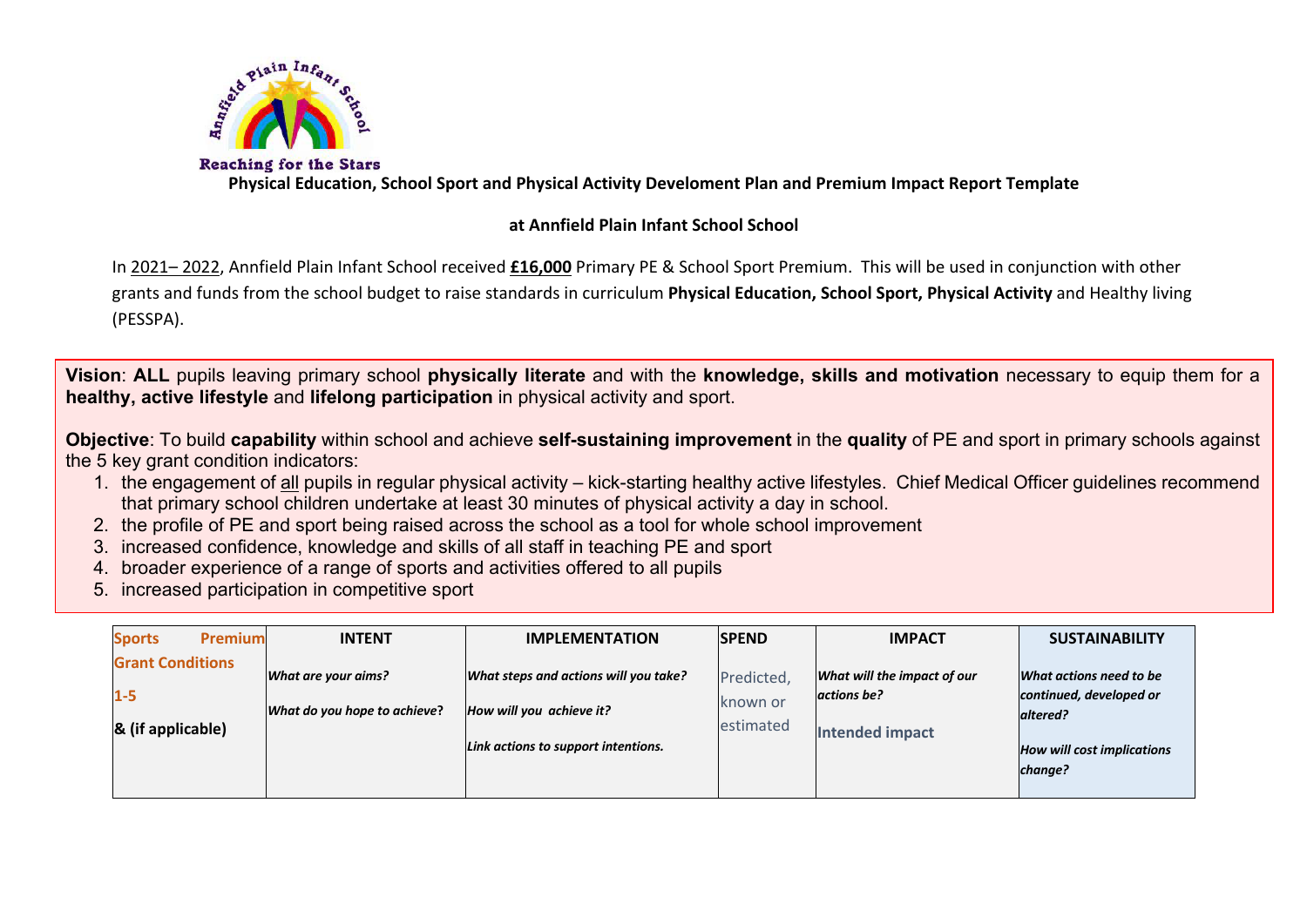

|     |                                                                                                                                                                    | Reaching for the Stars                                                                                        |                                                                                                                                                               |       |                                                                                                                                         |                                                                                            |
|-----|--------------------------------------------------------------------------------------------------------------------------------------------------------------------|---------------------------------------------------------------------------------------------------------------|---------------------------------------------------------------------------------------------------------------------------------------------------------------|-------|-----------------------------------------------------------------------------------------------------------------------------------------|--------------------------------------------------------------------------------------------|
|     |                                                                                                                                                                    |                                                                                                               |                                                                                                                                                               |       |                                                                                                                                         | What considerations will you<br>make for the next academic<br>year or developmental cycle? |
| Ⅰ1. | of all pupils in<br>regular physical<br>activity - kick-<br>starting healthy<br>active lifestyles.<br><b>Chief Medical</b><br>Officer guidelines<br>recommend that | The engagement After school club (sport<br>available for every child,<br>every week.                          | Rota staff and coaches. Allocate hall £2000<br>timetables and create parent<br>groups on school ping.                                                         |       | Children will increase their<br>levels of regular physical<br>activity.                                                                 | Group participation<br>breakdowns                                                          |
|     | primary school<br>children<br>30 minutes of<br>physical activity a<br>day in school.                                                                               | Gardening Club/healthy<br>undertake at least eating partnership                                               | Build on gardening club established<br>last year. Develop links with kitchen<br>and establish a regular after school<br>club.<br>Physical gardening resources | £500  | Children will grow,<br>cook and eat healthy food<br>with school. They will<br>deepen understanding of<br>healthy long term life styles. | Maintenance                                                                                |
|     |                                                                                                                                                                    | Continue Commando Joe<br>programme to further<br>supplement PE/Physical<br>time allocations across<br>school. | <b>Staff CPD</b><br>Time allocations                                                                                                                          | £1200 | Problem solving and<br>confidence development.                                                                                          | Subcription                                                                                |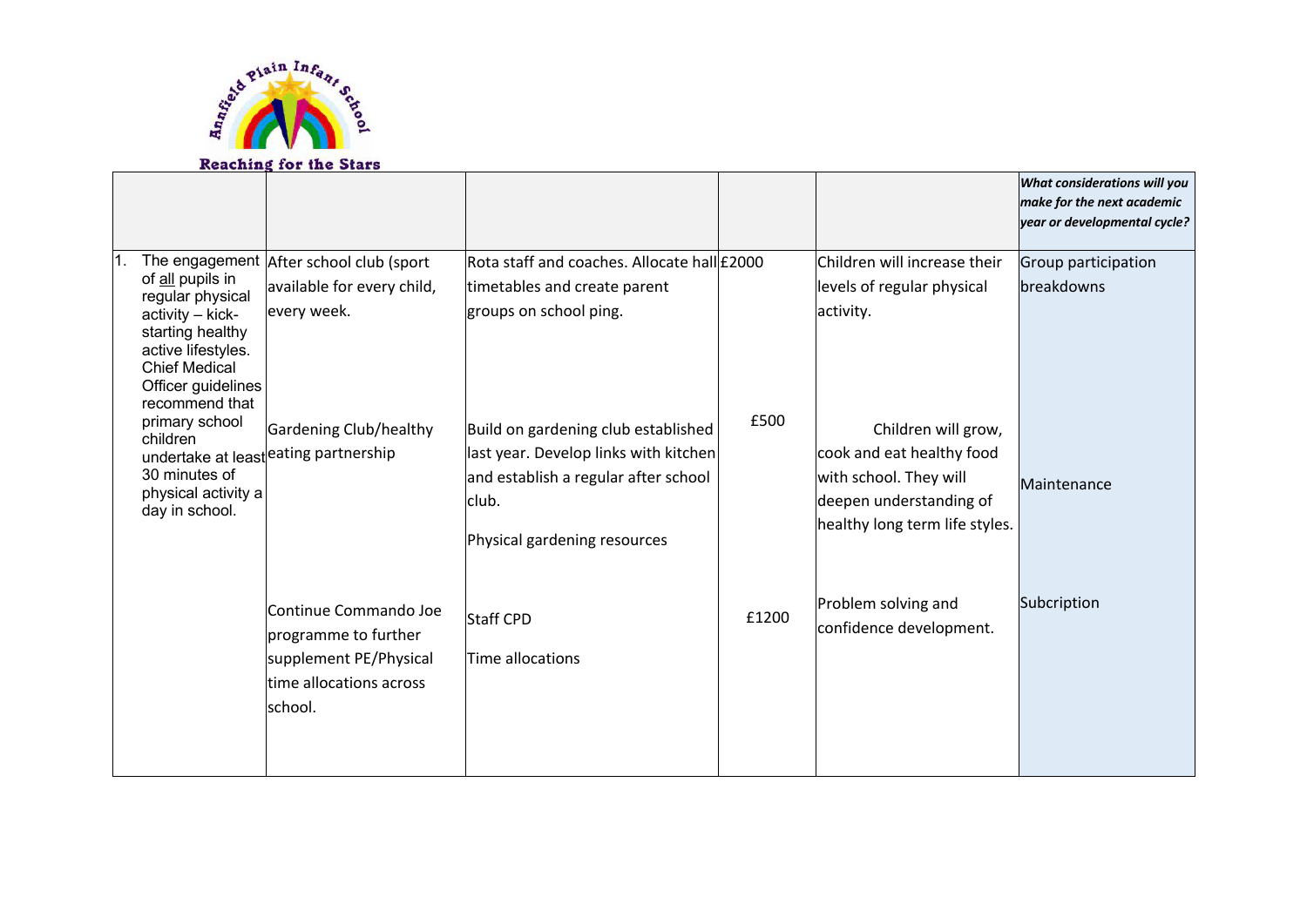

## **Reaching for the Stars**

| 2. | The profile of PE PE Passport<br>and sport being<br>raised across the<br>school as a tool<br>for whole school<br>improvement | Staff to wear School PE kit<br>when doing sport. | Joining the SLP PE Passport<br>initiative.<br>Children will attend regular inter<br>school festivals across EYFS and KS<br>1.<br>Online classes/festivals about<br>healthy eating.<br>Maintenance and supply to new<br>staff. | £1200 | To raise the profile of PE and<br>sport across school.   |  |
|----|------------------------------------------------------------------------------------------------------------------------------|--------------------------------------------------|-------------------------------------------------------------------------------------------------------------------------------------------------------------------------------------------------------------------------------|-------|----------------------------------------------------------|--|
| 3. | increased<br>confidence,<br>knowledge and<br>skills of all staff in<br>teaching PE and                                       | Staff CPD and follow up<br>support.              |                                                                                                                                                                                                                               |       | Children will benefit from<br>upskilled staff delivering |  |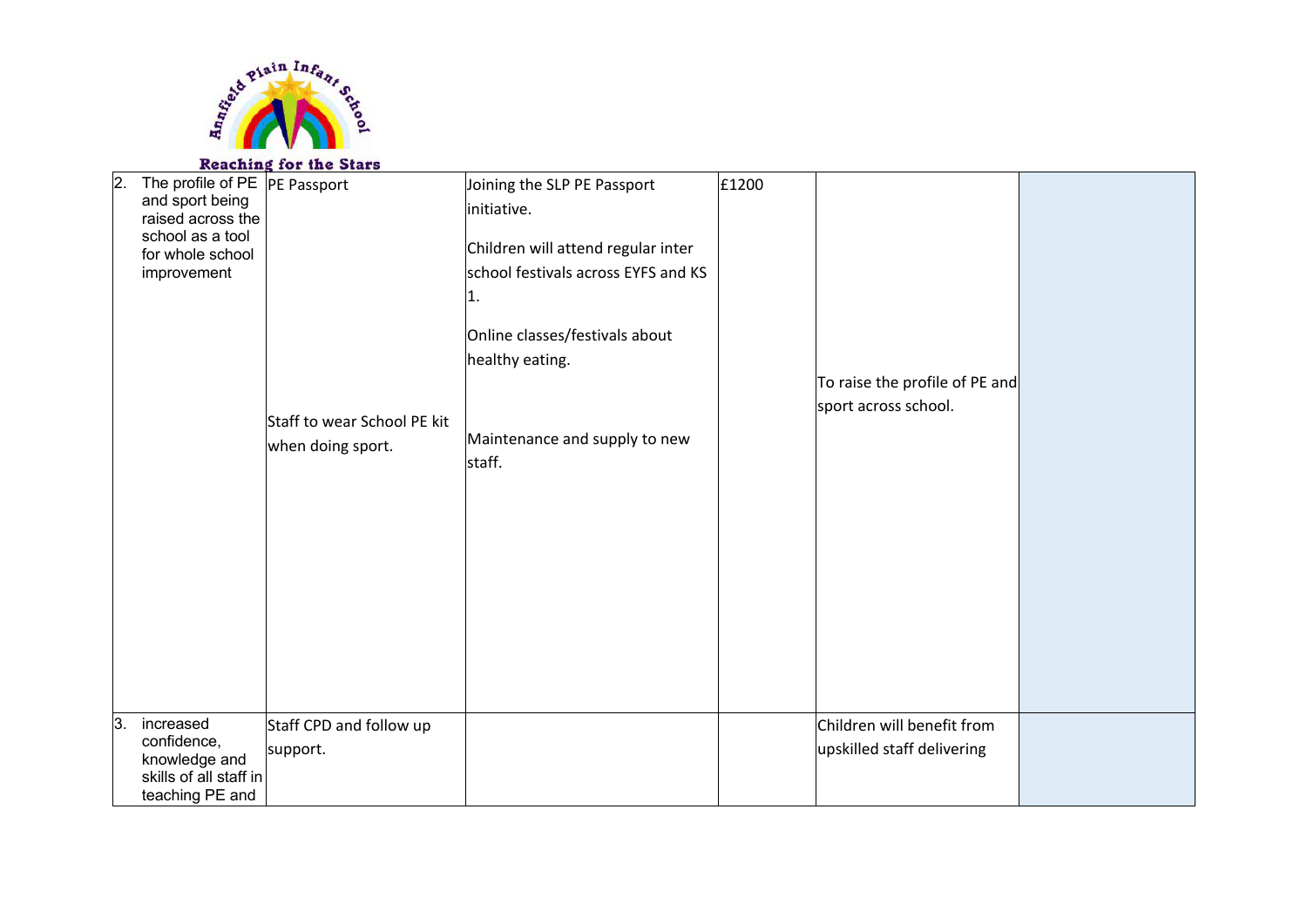

## **Reaching for the Stars**

|                | sport                                                                                       | PE Passport                                                                                                                                      |                                                                                            |    | sessions and the purchase of<br>better equipment.                                                                                         |             |
|----------------|---------------------------------------------------------------------------------------------|--------------------------------------------------------------------------------------------------------------------------------------------------|--------------------------------------------------------------------------------------------|----|-------------------------------------------------------------------------------------------------------------------------------------------|-------------|
| $\overline{4}$ | broader<br>experience of a<br>range of sports<br>and activities<br>offered to all<br>pupils | Purchase equipment to<br>enhance PE lessons and<br>school clubs.                                                                                 | Ball, cones, bibs, hurdles, SAQ<br>equipment, Sound system for<br>games and dance lessons. |    | Resources and equipment<br>utilised in PE and after<br>school clubs. Equipment<br>bags used to increase<br>activity levels during breaks. | Maintenance |
|                |                                                                                             | Sports clubs for every child,<br>every week across the<br>whole year. Club to change<br>its theme each half term to<br>provide broad experience. |                                                                                            |    |                                                                                                                                           |             |
|                |                                                                                             | <b>SLP Swim Scheme</b>                                                                                                                           | Year 2 children will swim once per<br>week across the year.                                | ١£ | Children will become<br>stronger, more confident<br>swimmers as they enter KS2<br>at the Junior School                                    | Repeated    |